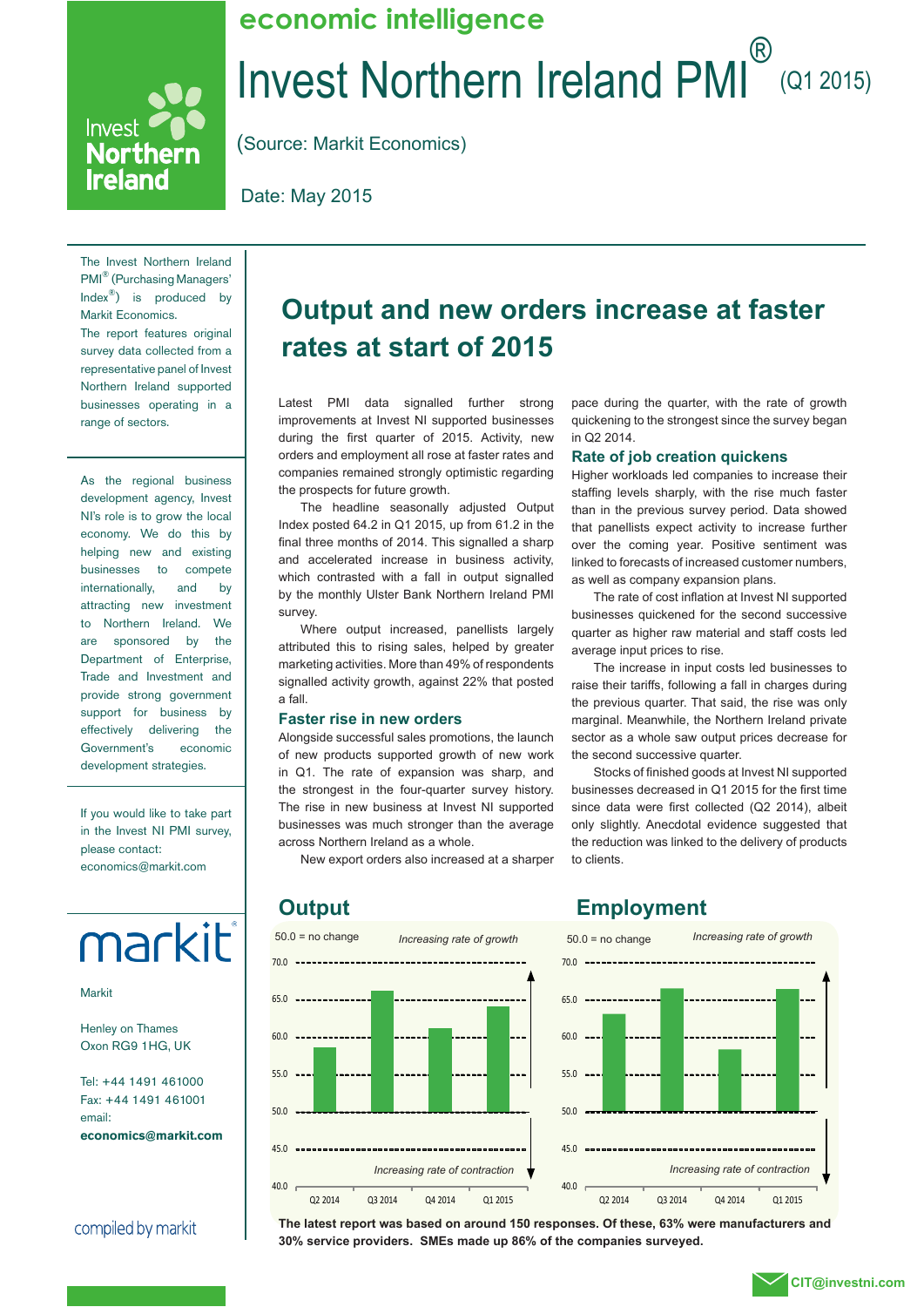## **Output**

An increase in output was seen at Invest NI supported businesses during the first three months of 2015. Furthermore, the substantial rate of expansion was faster than recorded in the final quarter of 2014.

According to respondents, increased sales had been the main factor leading output to rise at the start of the year. Some panellists reported that greater marketing activities helped them to secure new work.

Growth of activity at Invest NI supported businesses contrasted with a slight reduction in output across the Northern Ireland private sector as a whole, according to the monthly Ulster Bank Northern Ireland PMI survey.

|      |                | <b>Invest Northern Ireland Supported Businesses</b> | Whole NI* |               |       |                 |                 |
|------|----------------|-----------------------------------------------------|-----------|---------------|-------|-----------------|-----------------|
|      |                | Higher<br>$\frac{0}{0}$                             | Same<br>% | Lower<br>$\%$ | Index | S.Adj.<br>Index | S.Adj.<br>Index |
| 2014 | Q <sub>2</sub> | 39.9                                                | 43.9      | 16.2          | 61.8  | 58.6            | 59.8            |
| 2014 | Q3             | 51.0                                                | 29.5      | 19.5          | 65.8  | 66.2            | 58.0            |
| 2014 | Q4             | 48.7                                                | 28.2      | 23.1          | 62.8  | 61.2            | 52.4            |
| 2015 | Q1             | 49.3                                                | 28.5      | 22.2          | 63.5  | 64.2            | 49.0            |

\* 3-month average of monthly Ulster Bank Northern Ireland PMI

### **New Orders**

In line with the trend in activity, new business increased sharply in the first quarter of 2015. Moreover, the rate of growth was the steepest since data were first collected in Q2 2014.

Exactly 59% of panellists signalled a rise in new orders, which they partly attributed to the launch of new products and successful sales promotions. There were also reports of greater new business from abroad.

The expansion in new work at Invest NI supported businesses was much sharper than seen across the Northern Ireland private sector as a whole where the increase over the first quarter was only marginal.



% Same

|      |                | Invest Northern Ireland Supported Businesses | Whole NI* |               |       |                 |                 |
|------|----------------|----------------------------------------------|-----------|---------------|-------|-----------------|-----------------|
|      |                | Higher<br>$\frac{0}{0}$                      | Same<br>% | Lower<br>$\%$ | Index | S.Adj.<br>Index | S.Adj.<br>Index |
| 2014 | Q <sub>2</sub> | 51.7                                         | 36.2      | 12.1          | 69.8  | 62.4            | 60.4            |
| 2014 | Q3             | 54.7                                         | 32.4      | 12.8          | 70.9  | 67.9            | 57.7            |
| 2014 | Q4             | 53.8                                         | 28.8      | 17.3          | 68.3  | 65.5            | 52.3            |
| 2015 | Q1             | 59.0                                         | 27.1      | 13.9          | 72.6  | 68.2            | 50.2            |

\* 3-month average of monthly Ulster Bank Northern Ireland PMI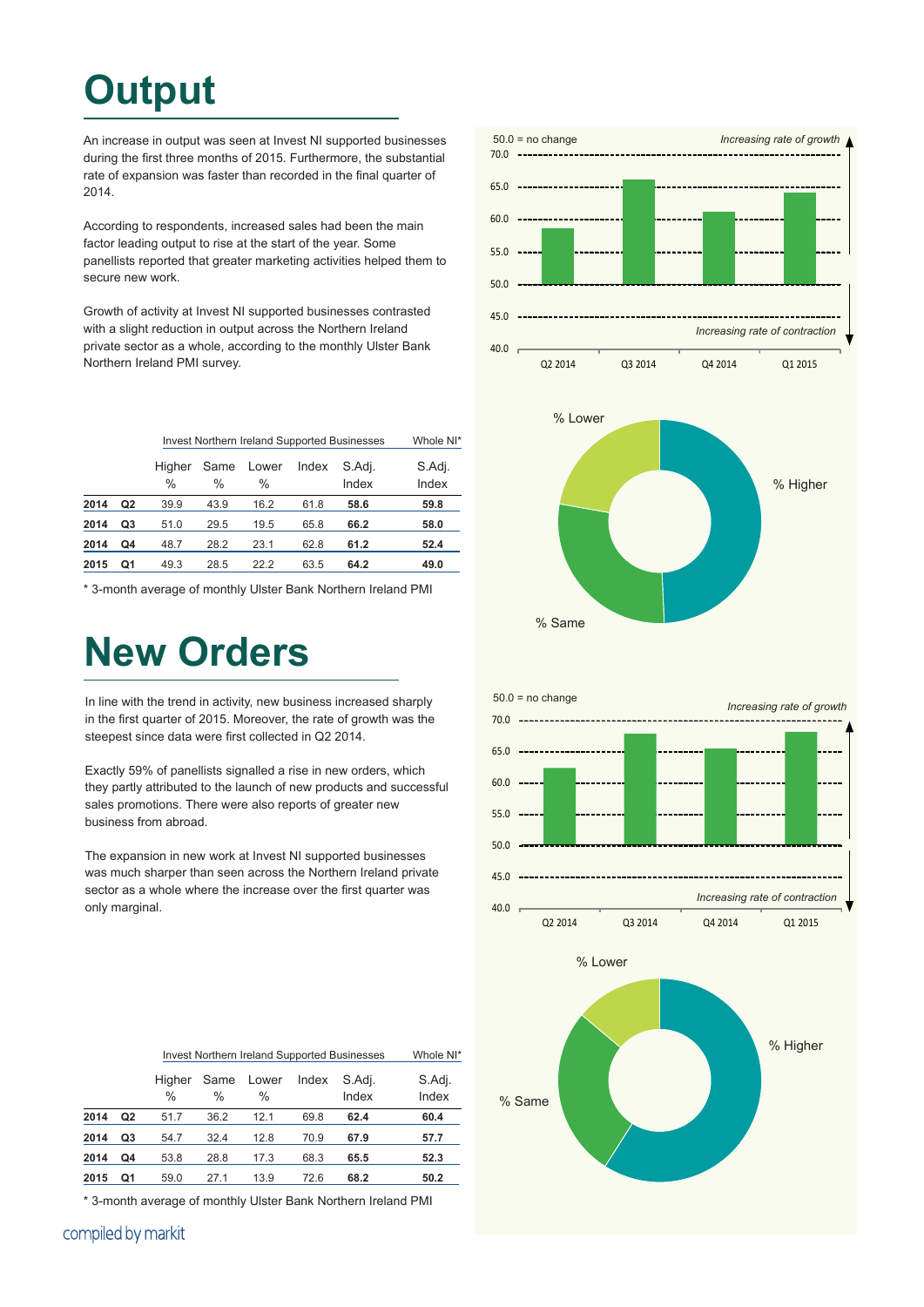## **New Export Orders**

The rate of expansion in new export orders was also the fastest in the four-quarter survey history in Q1, with growth surpassing the previous high seen in the third quarter of 2014.

Around 46% of respondents noted a rise in new business from abroad during the first three months of the year, against 16% that posted a fall.

For the second consecutive quarter, the Northern Ireland private sector saw new export orders decrease, contrasting markedly with the sharp rate of growth seen at Invest NI supported businesses.

|      |                | <b>Invest Northern Ireland Supported Businesses</b> | Whole NI*    |                        |       |                 |                  |
|------|----------------|-----------------------------------------------------|--------------|------------------------|-------|-----------------|------------------|
|      |                | Higher<br>$\frac{0}{0}$                             | Same<br>$\%$ | Lower<br>$\frac{0}{0}$ | Index | S.Adj.<br>Index | S. Adj.<br>Index |
| 2014 | Q <sub>2</sub> | 40.5                                                | 53.2         | 6.3                    | 67.1  | 63.0            | 53.3             |
| 2014 | Q3             | 43.2                                                | 43.2         | 13.6                   | 64.8  | 64.3            | 52.4             |
| 2014 | Q4             | 45.4                                                | 40.4         | 14.2                   | 65.6  | 63.1            | 49.6             |
| 2015 | Q1             | 45.6                                                | 38.2         | 16.2                   | 64.7  | 65.9            | 48.6             |

\* 3-month average of monthly Ulster Bank Northern Ireland PMI

## **Employment**

As has been the case throughout the four quarters of data collection to date, employment at Invest NI supported businesses rose in the first three months of 2015. Moreover, the rate of job creation was substantial, and sharper than registered at the end of 2014.

Anecdotal evidence suggested that increased workloads was the main factor leading companies to raise their staffing levels.

The pace at which employment increased at Invest NI supported businesses was much faster than the average of the monthly Ulster Bank survey during the first quarter.



|      |                | Invest Northern Ireland Supported Businesses | Whole NI*             |                        |       |                 |                  |
|------|----------------|----------------------------------------------|-----------------------|------------------------|-------|-----------------|------------------|
|      |                | Higher<br>$\%$                               | Same<br>$\frac{0}{0}$ | Lower<br>$\frac{0}{0}$ | Index | S.Adi.<br>Index | S. Adj.<br>Index |
| 2014 | Q <sub>2</sub> | 40.7                                         | 50.0                  | 9.3                    | 65.7  | 63.1            | 55.2             |
| 2014 | Q3             | 42.3                                         | 51.0                  | 6.7                    | 67.8  | 66.5            | 53.9             |
| 2014 | Q4             | 34.0                                         | 53.8                  | 12.2                   | 60.9  | 58.3            | 51.2             |
| 2015 | Q1             | 37.5                                         | 55.6                  | 6.9                    | 65.3  | 66.4            | 51.3             |
|      |                |                                              |                       |                        |       |                 |                  |

\* 3-month average of monthly Ulster Bank Northern Ireland PMI

All Intellectual Property Rights owned by Markit Economics Limited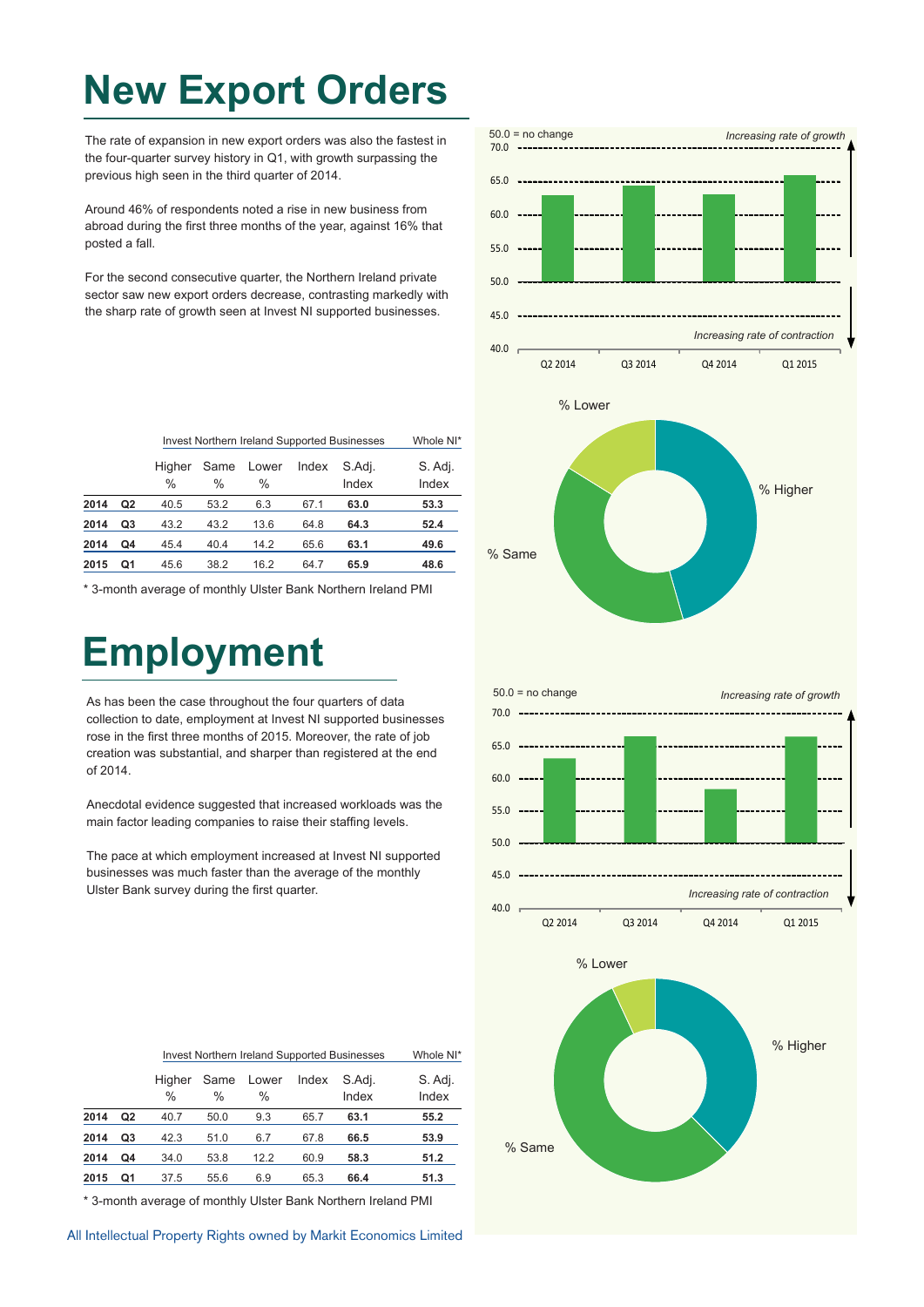## **Input Prices**

In contrast to the picture seen across the Northern Ireland private sector as a whole, Invest NI supported businesses recorded an acceleration in the rate of input cost inflation during the first quarter of 2015.

Furthermore, the increase was the sharpest in the four-quarter survey so far.

According to respondents, higher raw material prices and increased staff costs were the main reasons for the overall rise in input prices. This outweighed the downwards impact of the recent strength of sterling against the euro.

|      |    | <b>Invest Northern Ireland Supported Businesses</b> | Whole NI*             |                        |       |                 |                  |
|------|----|-----------------------------------------------------|-----------------------|------------------------|-------|-----------------|------------------|
|      |    | Higher<br>$\frac{0}{0}$                             | Same<br>$\frac{0}{0}$ | Lower<br>$\frac{0}{0}$ | Index | S.Adj.<br>Index | S. Adj.<br>Index |
| 2014 | Q2 | 19.9                                                | 72.6                  | 7.5                    | 56.2  | 55.1            | 59.0             |
| 2014 | Q3 | 15.1                                                | 76.7                  | 8.2                    | 53.4  | 53.4            | 58.3             |
| 2014 | Q4 | 24.7                                                | 65.6                  | 9.7                    | 57.5  | 56.8            | 55.0             |
| 2015 | Q1 | 28.4                                                | 57.4                  | 14.2                   | 57.1  | 57.5            | 52.2             |

\* 3-month average of monthly Ulster Bank Northern Ireland PMI

## **Output Prices**

After having decreased in the final three months of 2014, a modest increase in output prices was recorded at Invest NI supported businesses at the start of 2015. That said, the rate of inflation was only marginal.

Panellists indicated that they had increased their output prices in response to rising input costs.

Meanwhile, output prices decreased across the Northern Ireland private sector as a whole, the second successive quarter in which that has been the case.



|      |                | Invest Northern Ireland Supported Businesses | Whole NI*    |                        |       |                 |                  |
|------|----------------|----------------------------------------------|--------------|------------------------|-------|-----------------|------------------|
|      |                | Higher<br>$\frac{0}{0}$                      | Same<br>$\%$ | Lower<br>$\frac{0}{0}$ | Index | S.Adj.<br>Index | S. Adj.<br>Index |
| 2014 | Q <sub>2</sub> | 11.5                                         | 74.3         | 14.2                   | 48.6  | 48.6            | 51.0             |
| 2014 | Q <sub>3</sub> | 13.6                                         | 75.5         | 10.9                   | 51.4  | 51.0            | 50.5             |
| 2014 | Q4             | 9.1                                          | 81.8         | 9.1                    | 50.0  | 49.3            | 48.6             |
| 2015 | Q1             | 11.4                                         | 78.6         | 10.0                   | 50.7  | 51.1            | 47.8             |
|      |                |                                              |              |                        |       |                 |                  |

\* 3-month average of monthly Ulster Bank Northern Ireland PMI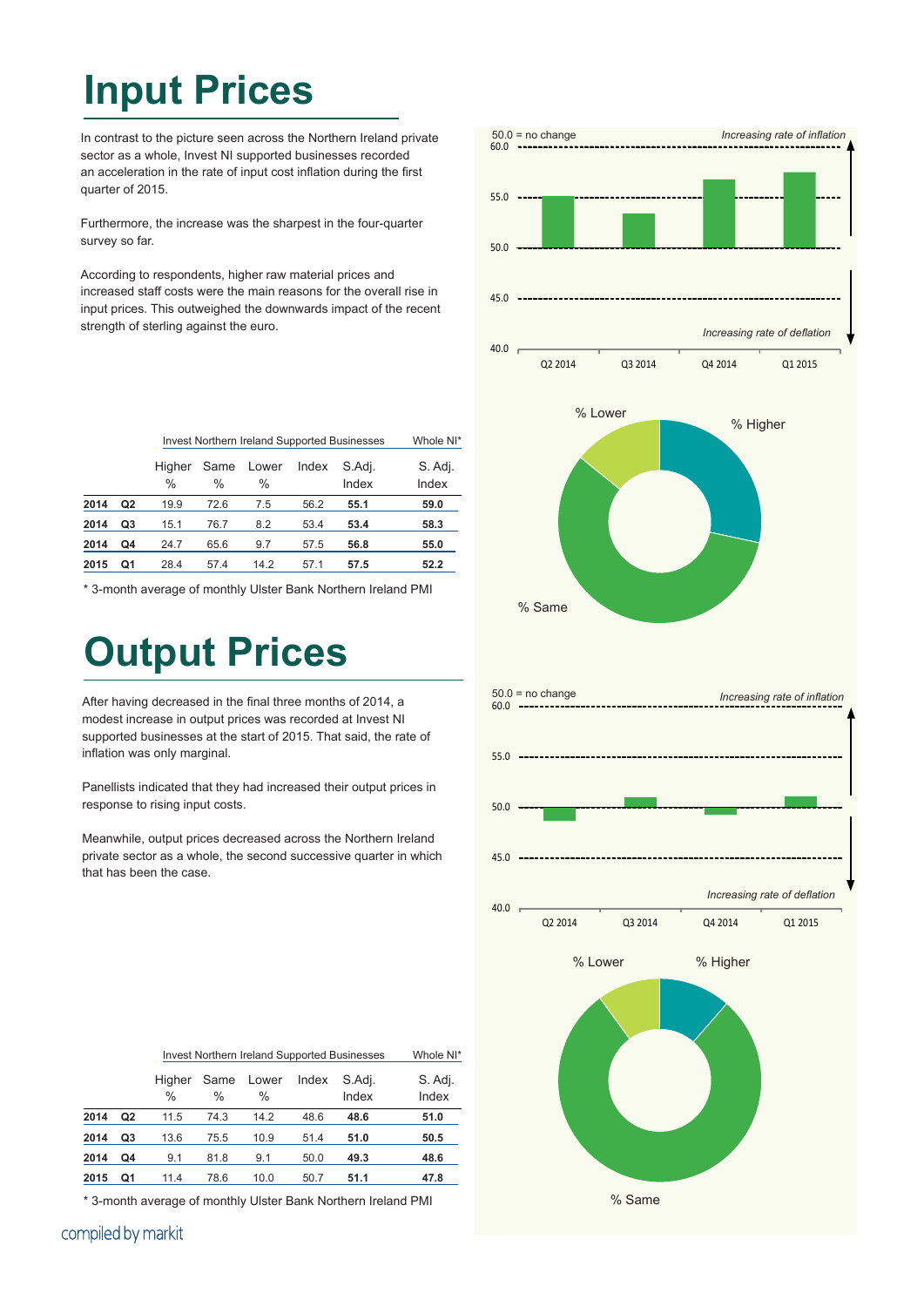# **Stocks of Finished Goods**

 $50.0 = no change$ 

Stocks of finished goods decreased for the first time in the survey's history during Q1 2015, although the rate of depletion was only marginal.

Panellists indicated that the delivery of products to clients had been the main factor resulting in the drop in post-production inventories.

Around 26% of respondents signalled a reduction in stocks of finished goods, compared with 21% that posted an increase.

| 60.0                        |                                                      |
|-----------------------------|------------------------------------------------------|
| 55.0                        |                                                      |
| 50.0                        |                                                      |
| 45.0                        |                                                      |
| 40.0 <sub>1</sub>           | Increasing rate of contraction                       |
| Q2 2014<br>Q3 2014          | Q4 2014<br>Q1 2015                                   |
| % Lower<br>% Same           | % Higher                                             |
| $50.0 = no change$<br>100.0 | Increasing degree of optimism                        |
| 90.0                        |                                                      |
| 80.0                        |                                                      |
| 70.0                        |                                                      |
|                             |                                                      |
| 60.0                        |                                                      |
| $50.0$                      |                                                      |
| 40.0<br>Q2 2014<br>Q3 2014  | Increasing degree of pessimism<br>Q4 2014<br>Q1 2015 |
| % Lower<br>% Same           |                                                      |
|                             | % Higher                                             |

*Increasing rate of growth*

#### Invest Northern Ireland Supported Businesses

|      |    |               |      | Higher Same Lower | Index | S.Adi. |
|------|----|---------------|------|-------------------|-------|--------|
|      |    | $\frac{0}{0}$ | %    | $\frac{0}{0}$     |       | Index  |
| 2014 | Q2 | 27.3          | 62.6 | 10.1              | 58.6  | 57.4   |
| 2014 | Q3 | 23.5          | 60.8 | 15.7              | 53.9  | 54.4   |
| 2014 | Q4 | 25.0          | 60.9 | 14.1              | 55.4  | 56.5   |
| 2015 | Ο1 | 21.2          | 52.9 | 25.9              | 47.6  | 49.4   |

### **Future Activity**

Invest NI supported businesses remained strongly optimistic that activity will be higher in one year's time during the first quarter of 2015.

Business sentiment ticked up slightly from the previous survey. More than 83% of panellists forecast output to expand, against just 4% that predicted a decrease.

One of the factors leading panellists to forecast growth was the prospect of new customers being secured over the coming year. Business expansion plans were also mentioned by those companies predicting higher levels of activity.

| Invest Northern Ireland Supported Businesses |  |
|----------------------------------------------|--|
|----------------------------------------------|--|

|      |                |               |      | Higher Same Lower Index |      | S.Adj. |
|------|----------------|---------------|------|-------------------------|------|--------|
|      |                | $\frac{0}{0}$ | %    | %                       |      | Index  |
| 2014 | Q <sub>2</sub> | 82.7          | 14.7 | 27                      | 90.0 | n/a    |
| 2014 | Q3             | 86.5          | 8.8  | 4.7                     | 90.9 | n/a    |
| 2014 | Q4             | 82.1          | 13.5 | 4.5                     | 88.8 | n/a    |
| 2015 | Ο1             | 83.3          | 12.5 | 4.2                     | 89.6 | n/a    |